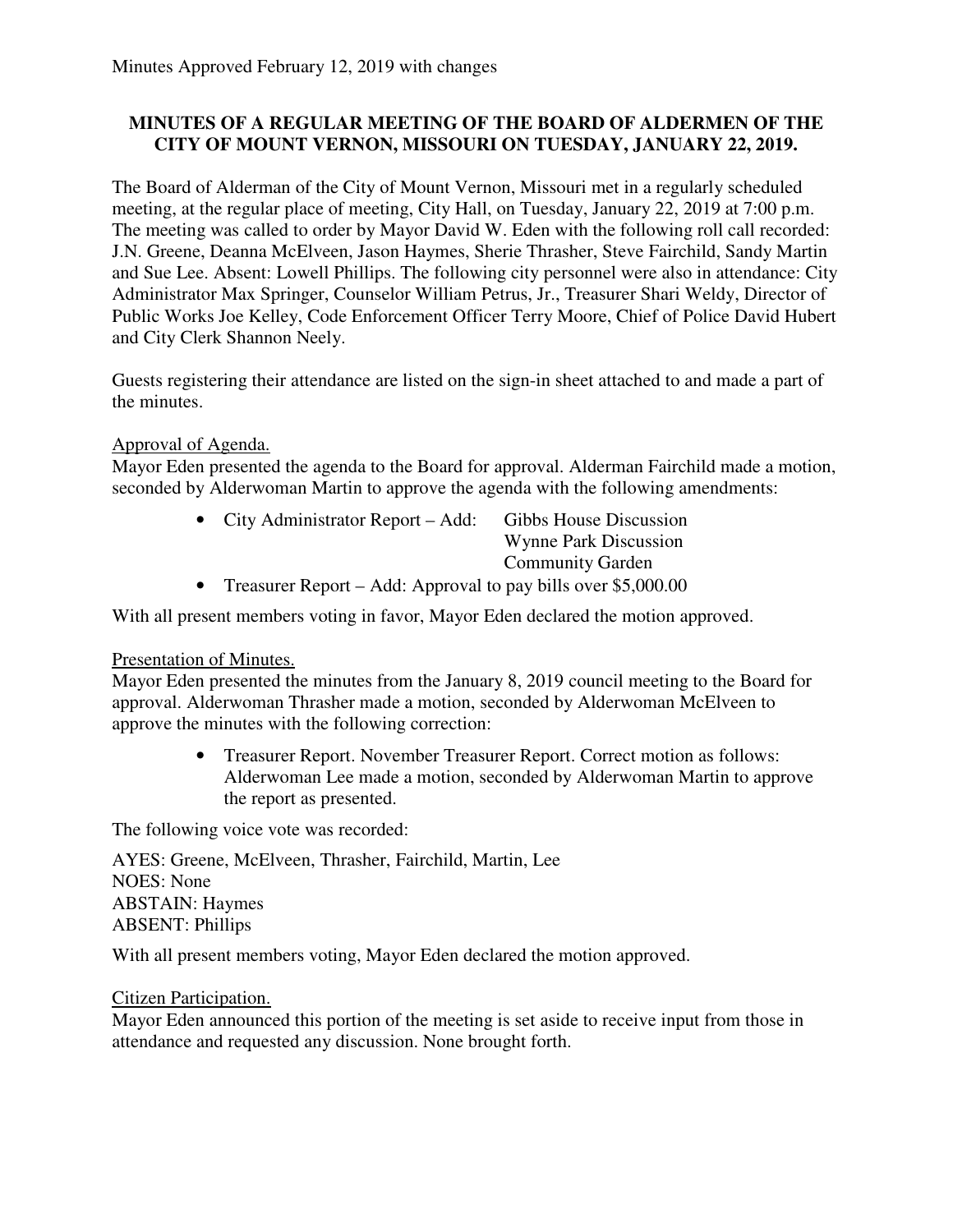# Department Reports.

## City Administrator.

Springer held discussion on the following items:

- Sales Tax. Springer reported sales tax revenue is slightly down, which may be due in part to the government shutdown. Discussion was held.
- Electric Rate Challenge. Springer reported The Empire Cities group has filed a protest with FERC regarding the recent rate change filing by Liberty-Empire. Discussion was held.
- 600 N. Main St. Springer reported Clemons Real Estate has been very busy showing the property to interested parties. Springer noted with the upcoming date for departure of the Veterans Administration Clinic, closing the facility is likely which will cause some problems when conducting tours. Discussion was held.
- Dispatch 911. Springer reported the 911 Dispatch committee met with the Lawrence County Commissioners on Tuesday, January 22, 2019 and announced a ½ cent sales tax will be placed on the April 2019 general election for consideration by voters. Discussion was held.
- Gibbs House. Springer reported there is a leak on the flat-roof portion of the Gibbs House and recommended the Board proceed with replacement of this portion of the roof by Abernathy Roofing Company. Springer noted Abernathy replaced the upper portion of the roof in 2018 and was the only bid received by a contractor that provided certificate of liability for work comp coverage. Discussion was held. Alderman Fairchild made a motion, seconded by Alderman Greene to proceed with Abernathy Roofing Company to replace flat roof at Gibbs House for \$5,680.00. With all present members voting in favor, Mayor Eden declared the motion approved.
- Wynne Park. Springer reported city crews would be replacing the walking bridges at Wynne Park to widen for handicap accessibility. Discussion was held.
- Community Garden. Springer reported he has received requests from citizens for a community garden and recommend two locations: behind the MARC Community Building or on two city-owned lots on Seneker Street. Discussion was held. Mayor Eden announced it was a consensus of the Board for community garden to be located on empty lots on Seneker Street.

## Treasurer.

Weldy held discussion on the following items:

- Bills Paid. Weldy presented the Bills Paid report and requested any discussion. None brought forth.
- Bills Paid over \$5,000. Weldy presented the Bills over \$5,000.00 to the Board for consideration. Alderwoman Lee made a motion, seconded by Alderwoman Thrasher to proceed with payment of bills over \$5,000.00 as presented. With all present members voting in favor, Mayor Eden declared the motion approved.
- Budget Amendments. Weldy presented budget amendments for 2018 to the Board. Discussion was held. Alderwoman Lee made a motion, seconded by Alderman Greene to approve 2018 budget amendments as presented and to reflect final audit adjustments as recommended by auditors. With all present members voting in favor, Mayor Eden declared the motion approved.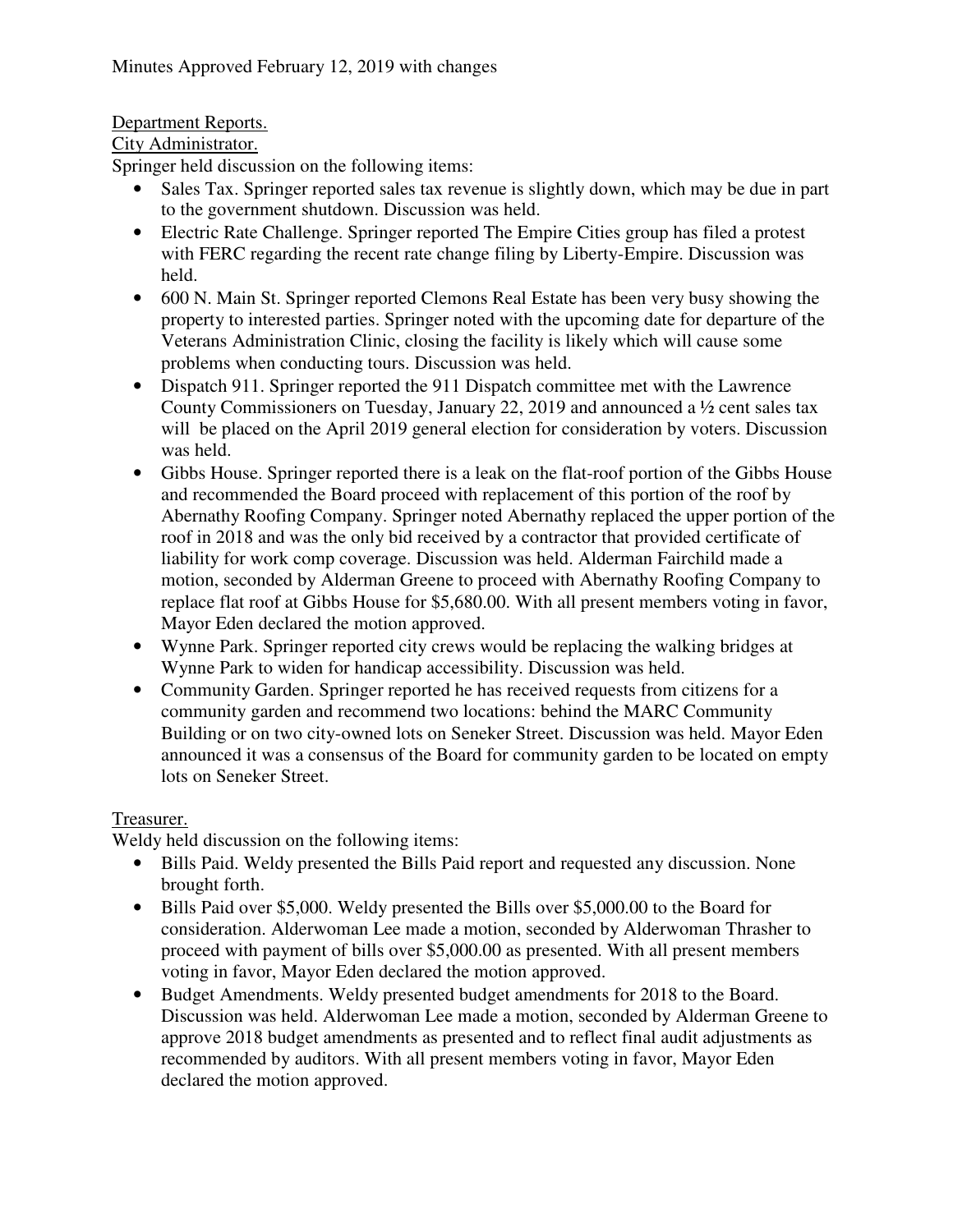- December 2018 Treasurer Report. Weldy presented the December 2018 Treasurer report to the Board for consideration. Discussion was held. Alderwoman Lee made a motion, seconded by Alderwoman McElveen to approve the 2018 December Treasurer report as presented. With all present members voting in favor, Mayor Eden declared the motion approved.
- Six-month Financial Statement. Weldy reported the six-month financial statement would be published in the Lawrence County Record on Wednesday, January 23, 2019 as required by Section 110.100 City Code. Discussion was held.
- Bad Debt. Weldy presented accounts with past due balance and requested the Board transfer these accounts to Bad Debt. Discussion was held. Alderman Greene made a motion, seconded by Alderwoman Lee to transfer accounts as presented to bad debt for a total of \$1,187.60. With all present members voting in favor, Mayor Eden declared the motion approved.

## Director of Public Works.

Kelley announced he did not have a report to present, but welcomed any questions. None brought forth.

## Code Enforcement.

Moore announced he did not have a report to present, but welcomed any questions. None brought forth.

## Police.

Hubert held discussion on the following items:

- Request to fill vacancy. Hubert recommended the Board hire John Sappington to fill a vacancy in the Police Department. Alderman Fairchild made a motion, seconded by Alderwoman Martin to accept recommendation to hire John Sappington as a Police Officer. With all present members voting in favor, Mayor Eden declared the motion approved.
- Vacancy. Hubert reported he received two-week notice from Police Officer Brenden Richardson notifying he would be leaving the department January 29, 2019 to pursue work with the Lawrence County Sheriff Department. Hubert requested permission to advertise the vacancy. Discussion was held. Alderwoman Lee made a motion, seconded by Alderman Fairchild to proceed with advertising vacancy. With all present members voting in favor, Mayor Eden declared the motion approved.

## New Business.

Mayor Eden requested any new business to be brought to the floor for discussion.

• Alderwoman Lee reported she had received a request from a constituent to add striping on Hickory Street, from Sloan Street to the Square. Discussion was held.

## Old Business.

Mayor Eden requested any old business to be brought to the floor for discussion.

• Mr. Petrus reported he has received notification that the insurance company has approved payment of claim for 155 W. Patterson burn-out. Discussion was held.